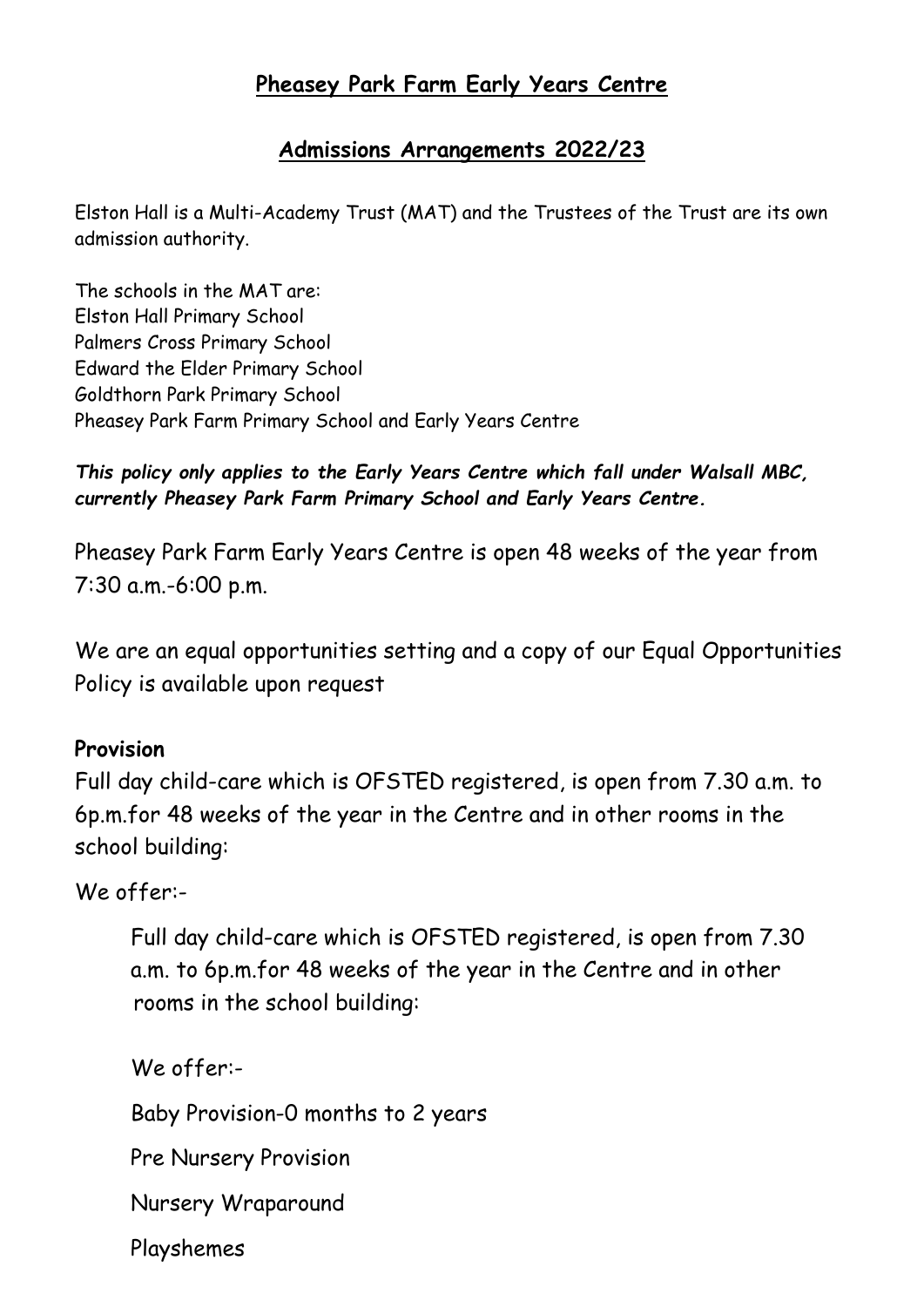Before and After School Care

30 Hour Provision –from September 2017

School Holiday Provision depending upon demand

This includes Time2Start, 3-4 Year Old Funded places and 30 hour provision.

## **Registration**

Parents may register their child for a place at any time throughout the year by coming into the centre and completing an application form and relevant paperwork.

We will automatically make contact with parents registered for Nursery at Pheasey Park Farm School to draw parents' attention to available funded places.

# **Procedure for Admissions-Funded and Non Funded Places**

- All admissions queries must be dealt with and administered by the Centre Office Admissions Officer.
- Parents must indicate their requirements clearly-minimum of 3 sessions
- The Parent who registers an interest must complete an enquiry form and submit it to the Admissions Officer.
- The Admissions Officer will arrange for the parent to look around the Centre
- The Admissions Officer will place the enquiry form into the Waiting List Folder which will be reviewed on a weekly basis
- Once a place becomes available the Admissions Officer will contact the parent and arrange for all relevant registration forms to be completed by the Parent including the Essential Information, Contract Agreement and sessions required including settling in sessions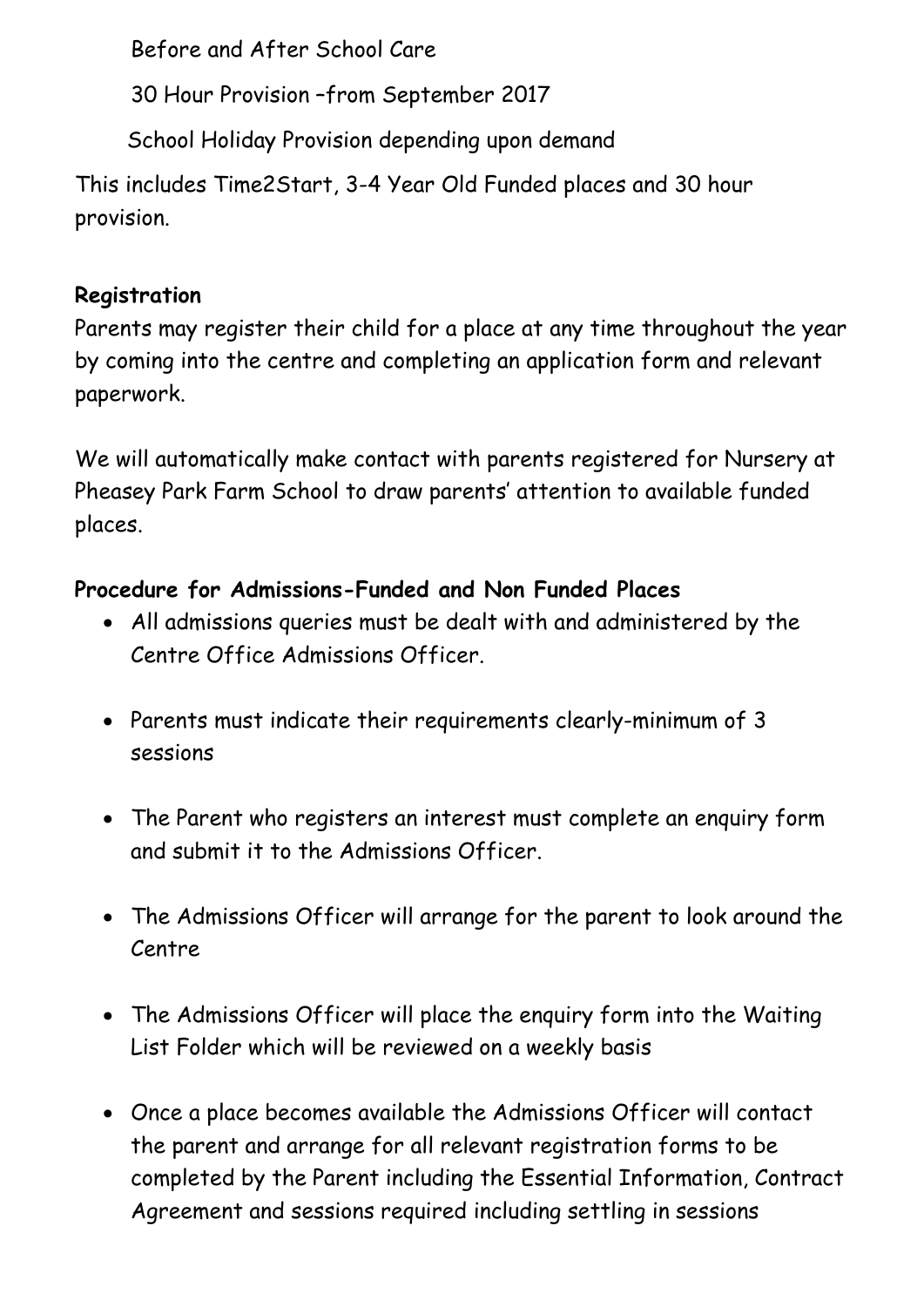- The Admissions Officer will agree a start date with the parent-Annual Registration Fee and Deposit will be required prior to commencement
- Contract will be issued confirming sessions for parents to sign
- The Admissions Officer will enter the child's data onto the Famly platform and send parents a link to access the Famly App.
- The Admissions Officer will enter the child's data onto the system and create a fee sheet and add name to register
- Settling in session will be booked
- The Admissions Officer will inform the Manager and Room Leader/Relevant Staff of the details of the child and start date
- Parents will be provided with full details including their child's Key Worker
- All booked sessions are chargeable regardless of attendance
- Any changes to agreement cannot be authorised by staff-A Variation Form must be completed which will be considered by the Admissions officer

### **Oversubscription**

Where more applications are received than places available for any particular group/age range then places will be allocated in accordance with the following over-subscription criteria.

- Medical /Social Issues
- Siblings
- Date of Application
- Proximity

Where places cannot be allocated, your child's details will be added to our waiting list. These will be arranged in strict order according to the date of